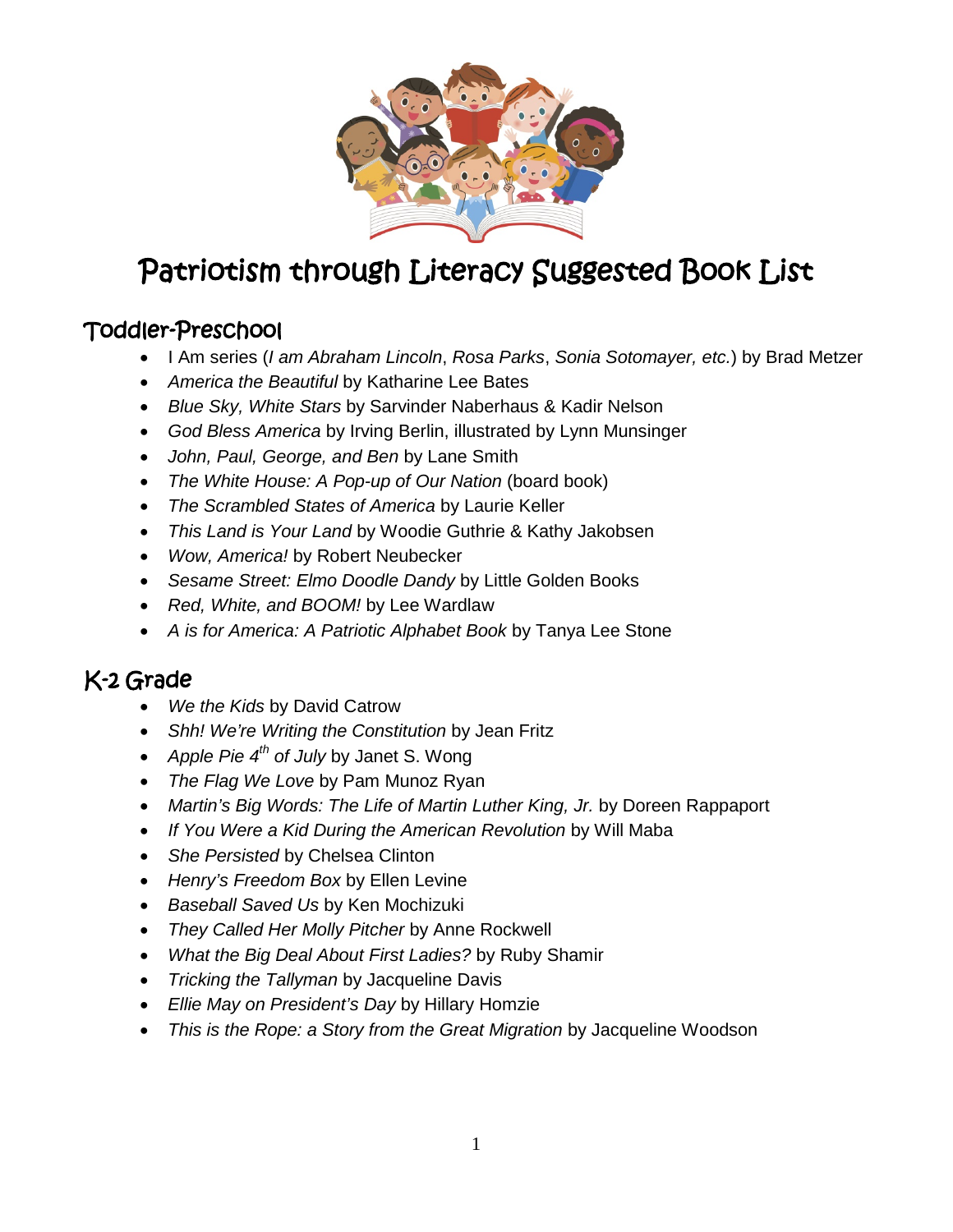

# Patriotism through Literacy Suggested Book List

#### 3-4 Grade

- *I Could Do That: How Esther Morris Gets Women the Vote* by Linda White
- Who Was/What Was series (including *Tuskagee Airmen*, *The White House*, *Sacagawea*, etc.)
- *Sarah, Plain and Tall* by Patricia MacLachlan
- Magic Treehouse Mysteries & Fact-Checkers by Mary Pope Osborne
- *We Are America: A Tribute from the Heart* by Walter Dean Myers
- *Stars & Stripes: The Story of the American Flag* by Sarah Thomson
- *The Story of Ruby Bridges* by Robert Coles
- Capital Mysteries series by Ron Roy
- *Show Way* by Jacqueline Woodson
- *Lincoln and Kennedy: a Pair to Compare* by Gene Barretta
- *Ben Franklin: Wit & Wisdom* from A-Z by Alan Schroeder
- *Step Up to the Plate, Maria Singh* by Uma Krishnaswami

### 5-6 Grade

- *The True History of Lyndie B. Hawkins* by Gail Shephard
- *One Crazy Summer* & *PS: Be Eleven* by Rita Williams Garcia
- *Nine, Ten, a September 11th Story* by Nora Raleigh Baskin
- American Girl series (incl. Kit/Great Depression, Molly/WWII, Nanea/Pearl Harbor, etc.)
- *Keeping Score* by Linda Sue Park
- *Worth* by Alexandria LaFaye
- I Survived series (incl. *I Survived the American Revolution*, *I Survived Gettysburg*, etc.)
- *Stella by Starlight* by Sharon M. Draper
- *Planet Earth is Blue* by Nicole Panteleakos
- National Geographic: *Remember Pearl Harbor…* by Thomas B. Allen
- National Geographic Kids: *Everything World War I* by Karen L. Kenney
- *Bud, Not Buddy* & *The Watsons Go to Birmingham* by Christopher Paul Curtis
- *Esperanza Rising* by Pam Munoz Ryan
- *Home is with Our Family* by Joyce Hansen